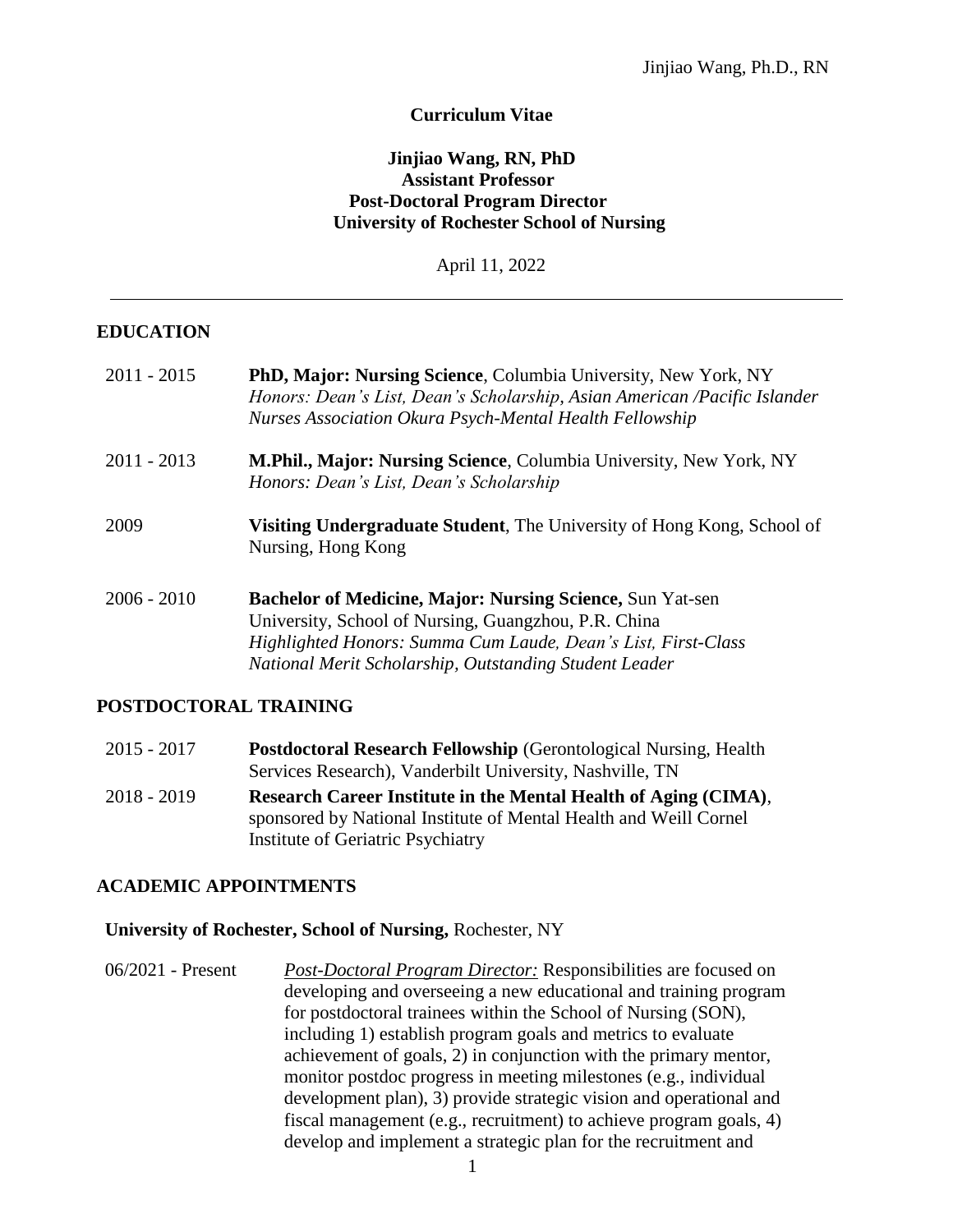retention of well-qualified postdoctoral fellows, 5) in collaboration with the SON Faculty Search Committee and SON leadership, establishing and/or reviewing procedures for postdoctoral hiring decisions, appointment to the Tenure Track (for Transitional Postdocs), onboarding procedures, and standards for salaries, 6) provide new and existing resources and services for postdoctoral fellows and faculty advisors, 7) provide structure to facilitate a functional community among SON postdoctoral fellows; 8) update policies and regulations pertaining to SON postdoctoral fellowships and communicate these to postdocs, faculty and other stakeholders, 9) represent the SON and collaborate with leadership in the URMC Office of Graduate Education and Postdoctoral Affairs, and lastly 10) preparing the SON for prepare the SON for a competitive T32 application.

07/2017 - Present *Tenure-Track Assistant Professor:* Activities include 1) scholarly work such as conduct of research studies and preparation of manuscripts, 2) educational responsibilities such as teaching academic courses (NUR510: Applied Statistics I) and engaging in continued education for nurses and health care workers at clinical and community settings, as well as 3) participation at national, regional, and university-level committees.

#### **Vanderbilt University, School of Nursing,** Nashville, TN

| 08/2015-06/2017                                             | <b>Postdoctoral Research Fellow:</b> Activities included writing<br>manuscripts and grant proposals, conducting research studies, and<br>professional development.                                                                                                                                                                                                                        |
|-------------------------------------------------------------|-------------------------------------------------------------------------------------------------------------------------------------------------------------------------------------------------------------------------------------------------------------------------------------------------------------------------------------------------------------------------------------------|
| $04/2016 - 10/2016$                                         | <b>Research Assistant: "Feasibility and Preliminary Efficacy of</b><br>Hatha Yoga in Breast Cancer Survivors. PI: Dr. Sheila Ridner.<br>1) Prepared documents for IRB review, 2) recruited and<br>screening participants, and 3) conducted literature review.                                                                                                                             |
| 08/2015 - 03/2016                                           | <b>Research Assistant: "Adaptive Robotic-mediated Intervention</b><br>Architecture in the Care of Older Adults", PIs: Dr. Lorraine Mion,<br>Dr. Nilanjan Sarkar.<br>1) Conducted literature reviews, 2) recruited and screened<br>participants for eligibility, and 3) observed participants' reaction to<br>elder care robots and interaction between the dyad during pilot-<br>testing. |
| <b>Columbia University, School of Nursing, New York, NY</b> |                                                                                                                                                                                                                                                                                                                                                                                           |

05/2013 -05/2015 *Graduate Research Assistant: "Healthcare Associated Infectionsin Home Health Care (NIH: 1R03NR013966-01)", PI*: Dr. Jingjing Shang. 1) Conducted quantitative data analysis of 4,000,205 home care patients in the U.S. using Stata and SAS; 2) Presented abstracts at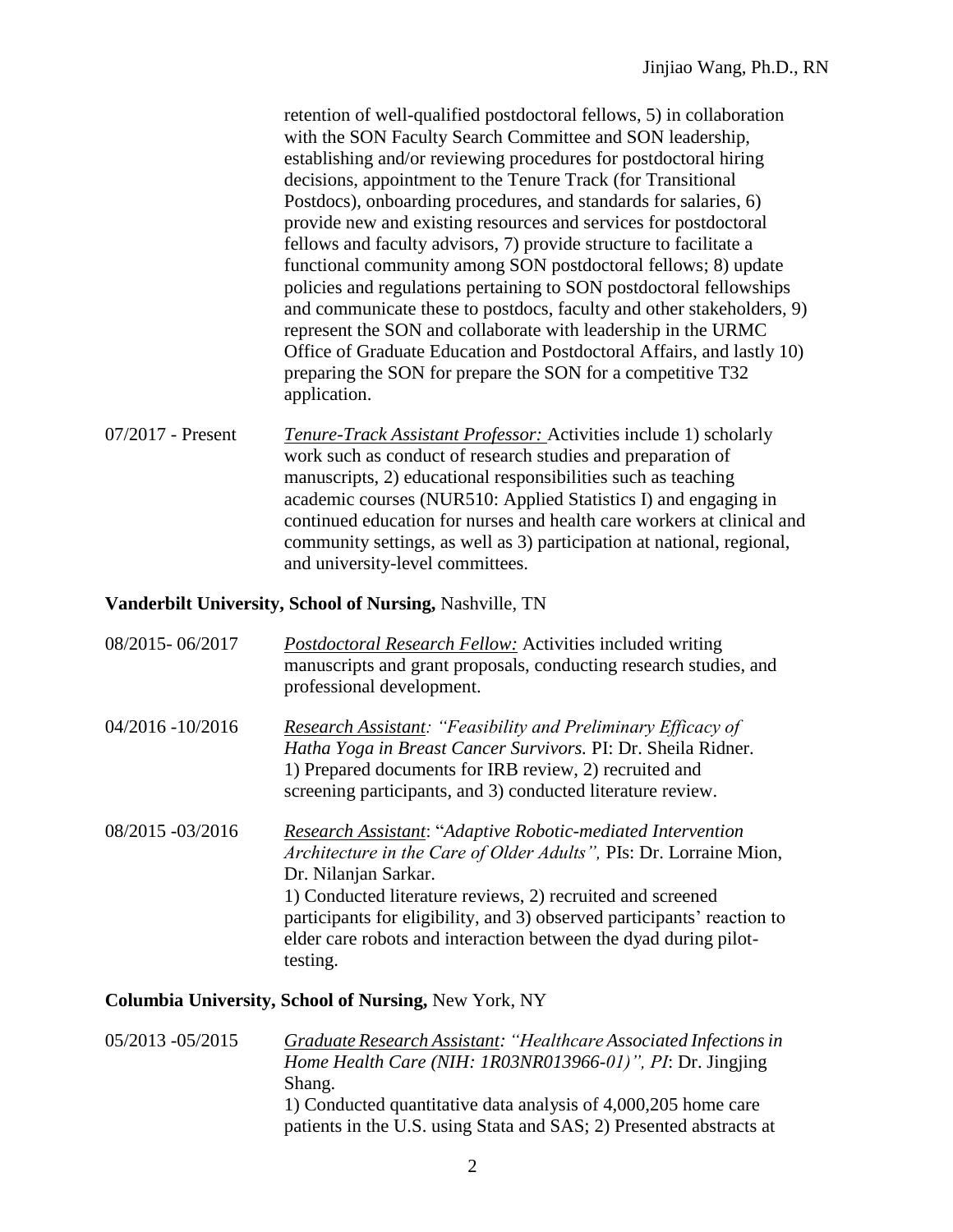|                 | national conferences; 3) Conducted literature review and drafting<br>evidence-based reports.                                                    |
|-----------------|-------------------------------------------------------------------------------------------------------------------------------------------------|
| 09/2012-05/2013 | Graduate Research Assistant: "Maternal Engagement in Treatment<br>Planning for Children Exposed to Domestic Violence", PI: Dr. Joan<br>Kearney. |
|                 | 1) Assisted with qualitative interviews with female victims of<br>domestic violence; 2) Conduced literature reviews.                            |
| 03/2012-08/2012 | <b>Graduate Research Assistant: "The Family PEACE program at Charles</b><br>B. Rangel Community Health Center", PI: Dr. Joan Kearney.           |

1) Built a database for 780 participants; 2) Assisted with

psychological interview with mother-child dyads.

### Sun Yat-sen University, School of Nursing, Guangzhou, China

08/2010-10/2010 *Undergraduate Research Assistant: "China Medical Board Nursing Workforce Research",* an international project about the impact of nursing workforce on patient outcomes in the U.S., China, and Europe, Supervisor: Dr. Liming You. 1) Assisted with construction of a 2000-entry database, 2) Conducted comparative analysis on nursing education and workforce across provinces in China.

#### **HONORS AND AWARDS**

| 2022          | Awarded Scholar, US Deprescribing Research Network's (USDeN)<br>Junior Investigator Intensive (JII), 2022-2023 Cohort (the $1^{st}$ nurse<br>scientist selected into the prestigious, NIA-funded training program on<br>deprescribing research $[R24AG064025]$ |
|---------------|----------------------------------------------------------------------------------------------------------------------------------------------------------------------------------------------------------------------------------------------------------------|
| 2021          | Nomination, Faculty Senate, University of Rochester                                                                                                                                                                                                            |
| 2021          | Professional Advancement Award, School of Nursing, University of<br>Rochester                                                                                                                                                                                  |
| 2015          | Asian American/Pacific Islander Nurses Association (AAPINA)<br>Okura Psych-Mental Health Fellowship (One of 10 selected scholars<br>nationwide: http://aapina.org/okura-foundation-grant/)                                                                     |
| $2011 - 2015$ | Dean's Scholarship, Columbia University School of Nursing, New York                                                                                                                                                                                            |
| 2013          | <b>Chinese American Nurses Association Scholarship, Chinese</b><br>American Nurses Associations, New York (one of two awardees in<br>the New York State)                                                                                                       |
| 2012          | Digitally Connected Student Fellowship, United Nations<br>Foundation, New York (One of 40+ students invited to attend the<br>Social Good Summit:<br>http://www.unfoundation.org/blog/digitally-connected-                                                      |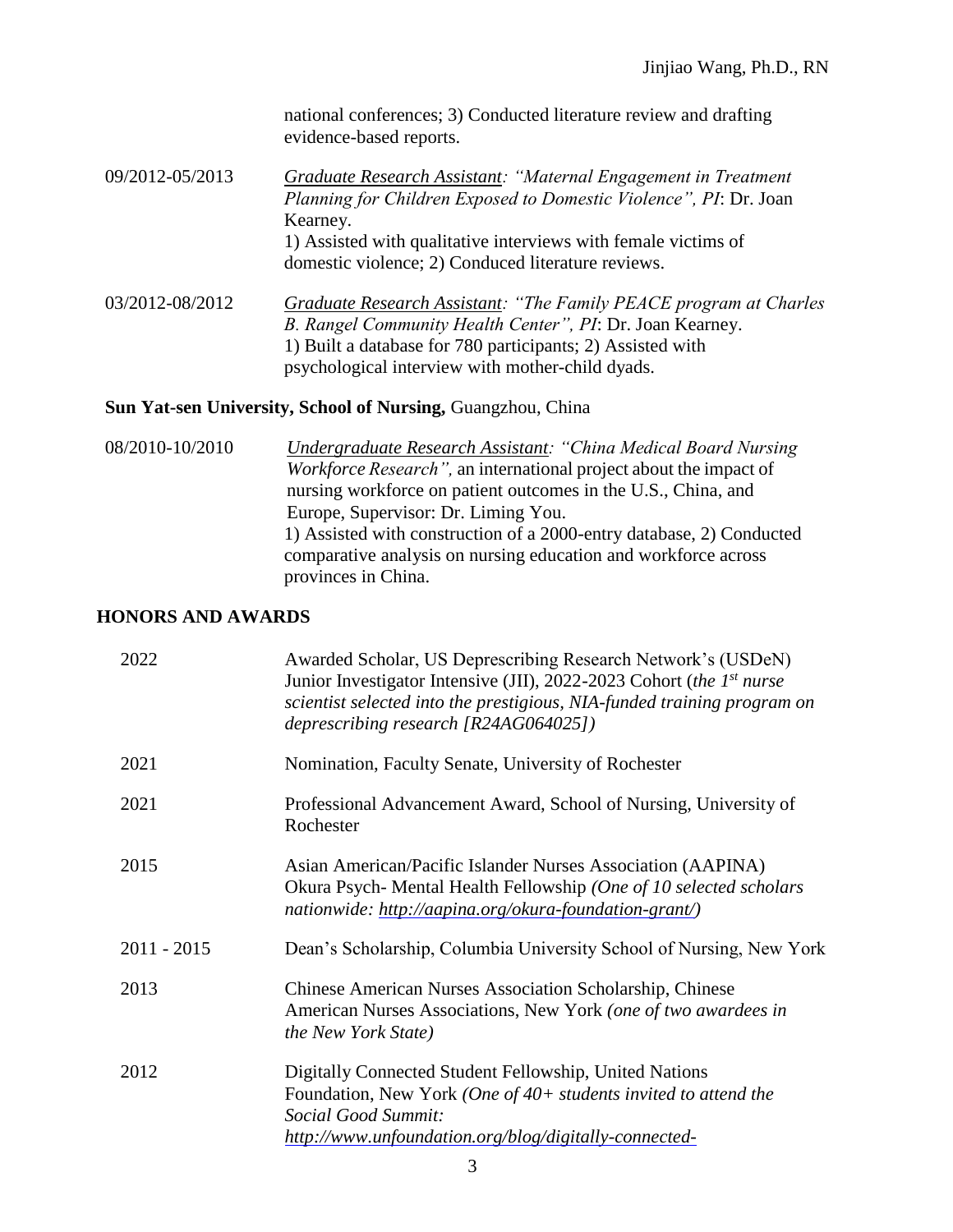*[students.html\)](http://www.unfoundation.org/blog/digitally-connected-students.html)*

| 2012          | Induction, Sigma Theta Tau International Honor Society                                                                                                                                                                                                    |
|---------------|-----------------------------------------------------------------------------------------------------------------------------------------------------------------------------------------------------------------------------------------------------------|
| $2006 - 2010$ | Sun Yat-sen University Undergraduate Scholarships, Sun Yat-sen<br>University, China (top 1%, awarded annually)                                                                                                                                            |
| 2010          | Summa Cum Laude, Dean's List, Sun Yat-sen University, China<br>(awarded to students with excellent academic achievement and<br><i>outstanding leadership skills)</i>                                                                                      |
| 2010          | Outstanding Student Leader, Sun Yat-sen University, China                                                                                                                                                                                                 |
| 2010          | Award for Outstanding Nursing Students, Lu-Hui-Qing Foundation<br>for Nursing Excellence, China (awarded to students with great<br>leadership potential in nursing through excellent academic<br>achievement, passion for nursing, and leadership skills) |
| 2009          | Visiting Student, The University of Hong Kong, School of Nursing                                                                                                                                                                                          |
| 2008 & 2009   | First-Class National Merit Scholarship, Chinese National Education<br>Ministry, China (Awarded annually to undergraduate students with<br>top 0.2% academic achievement in China)                                                                         |
| 2007          | First Class Scholarship for Excellent Medical Students, Sun Yat-sen<br>University, China                                                                                                                                                                  |
| 2007          | Award for Outstanding Contributor in the 8th National University<br>Sports Games, China                                                                                                                                                                   |

## **RESEARCH PROGRAM**

# **A. PI-Grants Funded**

| Interdisciplinary Deprescribing via Telehealth in Home Health Care:<br>A Pilot Feasibility Study         |
|----------------------------------------------------------------------------------------------------------|
| U.S. Deprescribing Network Pilot 2021-2022                                                               |
| Principal Investigator                                                                                   |
| Funded                                                                                                   |
| 09/2021-09/2022                                                                                          |
| U.S. Deprescribing Research Network (NIA 1R24AG064025)                                                   |
| \$59,760                                                                                                 |
| Interdisciplinary Deprescribing via Telehealth in Home Health<br>Care: An Intervention Development Study |
| 2021 Home Health Care Research Funding                                                                   |
| Principal Investigator                                                                                   |
| Funded                                                                                                   |
| 04/2021-09/2022                                                                                          |
| Alliance for Home Health Quality and Innovation                                                          |
| \$74,995                                                                                                 |
|                                                                                                          |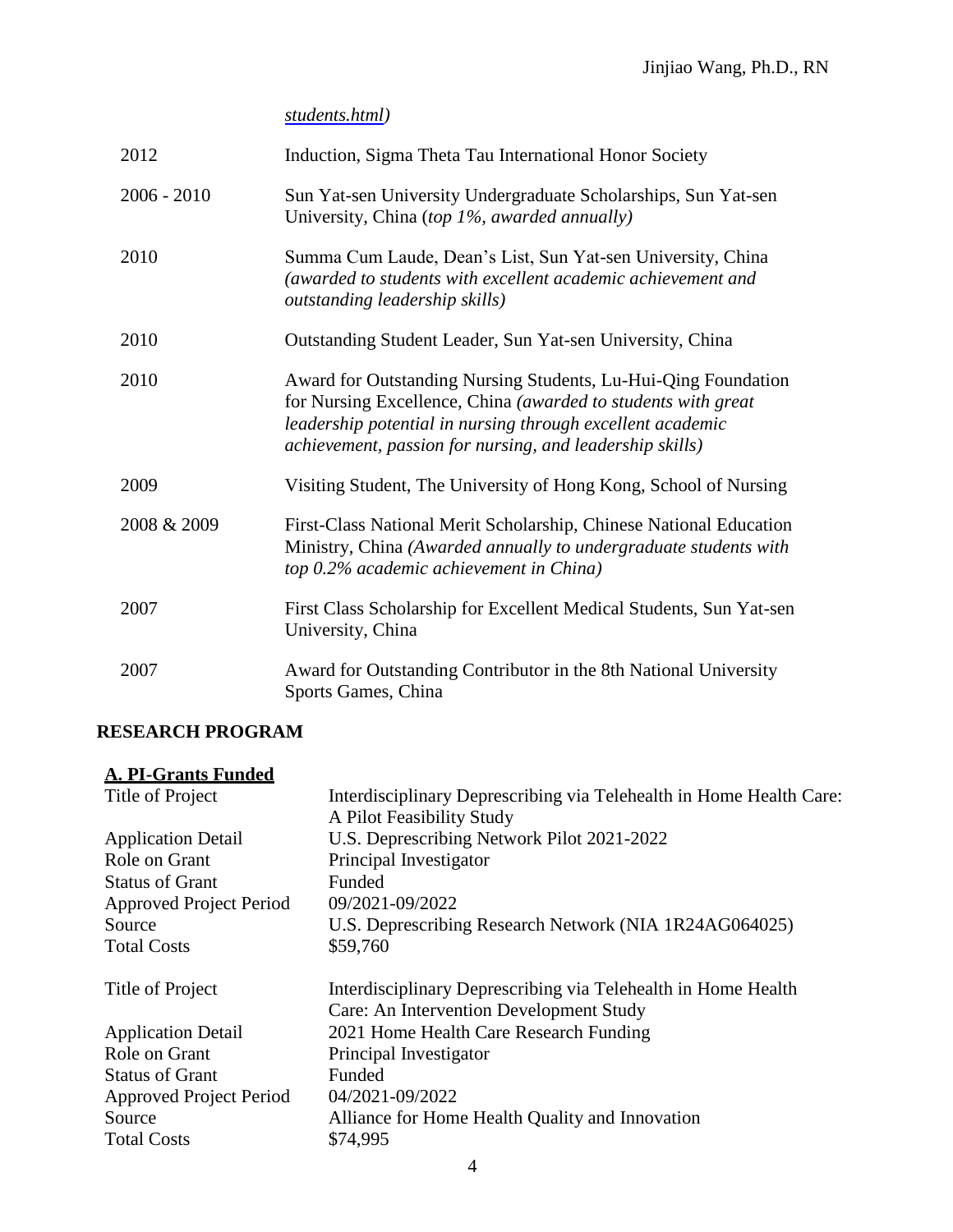| Title of Project                                            | Testing the feasibility of a personalized adherence enhancement<br>intervention for older homebound heart failure patients following<br>hospital discharge: A pilot study     |
|-------------------------------------------------------------|-------------------------------------------------------------------------------------------------------------------------------------------------------------------------------|
| <b>Application Detail</b>                                   | Valerie and Frank Furth Fund Award                                                                                                                                            |
| Role on Grant                                               | Principal Investigator                                                                                                                                                        |
| <b>Status of Grant</b>                                      | Funded                                                                                                                                                                        |
| <b>Approved Project Period</b>                              | 07/2019-12/2020                                                                                                                                                               |
| Source                                                      | Office of Provost, University of Rochester                                                                                                                                    |
| <b>Total Direct Costs</b>                                   | \$9,000                                                                                                                                                                       |
|                                                             |                                                                                                                                                                               |
| Title of Project                                            | Using problem-solving therapy for older patients with heart<br>failure after hospital discharge to reduce depressive symptoms<br>and improve self-care ability: A pilot study |
| <b>Application Detail</b>                                   | University of Rochester School of Nursing - Faculty Research Grant                                                                                                            |
| Role on Grant                                               | Principal Investigator                                                                                                                                                        |
| <b>Status of Grant</b>                                      | Funded                                                                                                                                                                        |
| <b>Approved Project Period</b>                              | 07/2018-07/2019                                                                                                                                                               |
| Source                                                      | University of Rochester School of Nursing                                                                                                                                     |
| <b>Total Direct Costs</b>                                   | \$7,500                                                                                                                                                                       |
|                                                             |                                                                                                                                                                               |
| Title of Project                                            | Streamlining the transition from hospital to home: Addressing<br>untreated depressive symptoms and impaired self-care among<br>older patients with heart failure              |
| <b>Application Detail</b>                                   | Elaine C. Hubbard Center for Nursing Research on Aging Research                                                                                                               |
|                                                             | <b>Endowed Award</b>                                                                                                                                                          |
| Role on Grant                                               | Principal Investigator                                                                                                                                                        |
| <b>Status of Grant</b>                                      | Funded                                                                                                                                                                        |
|                                                             | 07/2018-07/2019                                                                                                                                                               |
| <b>Approved Project Period</b><br><b>Total Direct Costs</b> | \$5,000                                                                                                                                                                       |
|                                                             |                                                                                                                                                                               |
| Title of Project                                            | Facilitating the transition from hospital to home: Addressing<br>untreated depressive symptoms and impaired self-care among<br>older patients with heart failure              |
| <b>Application Detail</b>                                   | Terry Family Research Endowed Award                                                                                                                                           |
| Role on Grant                                               | Principal Investigator                                                                                                                                                        |
| <b>Status of Grant</b>                                      | Funded                                                                                                                                                                        |
| <b>Approved Project Period</b>                              | 07/2018-07/2019                                                                                                                                                               |
| Source                                                      | University of Rochester School of Nursing                                                                                                                                     |
| <b>Total Direct Costs</b>                                   | \$7,500                                                                                                                                                                       |
|                                                             |                                                                                                                                                                               |
| Title of Project                                            | Understanding Home Health Care Nurses' Care Processes for<br><b>Older Adults</b>                                                                                              |
| <b>Application Detail</b>                                   | <b>Postdoctoral Research Grant</b>                                                                                                                                            |
| Role on Grant                                               | Principal Investigator                                                                                                                                                        |
| <b>Status of Grant</b>                                      | Funded                                                                                                                                                                        |
| <b>Approved Project Period</b>                              | 09/2015-09/2016                                                                                                                                                               |
| Source                                                      | Vanderbilt University School of Nursing                                                                                                                                       |
|                                                             |                                                                                                                                                                               |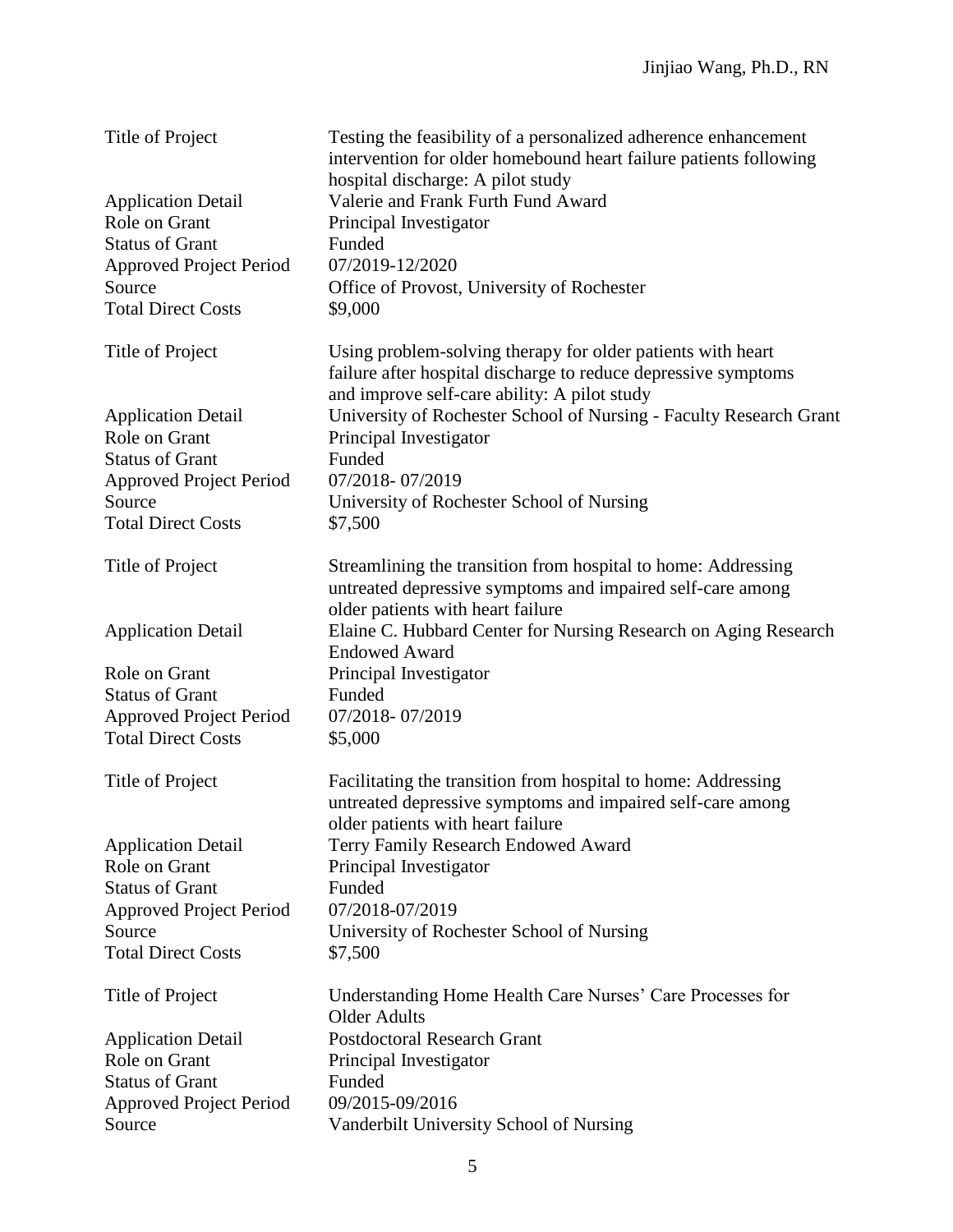| <b>Total Direct Costs</b>      | \$5,494                                                                                                             |
|--------------------------------|---------------------------------------------------------------------------------------------------------------------|
| Title of Project               | Association of Physical Frailty with Adverse Outcomes Among<br>Recently Discharged Older Adults in Home Health Care |
| <b>Application Number</b>      | Clinical and Translational Science Award (CTSA; Award ID: VR<br>19445)                                              |
| Role on Grant                  | Principal Investigator                                                                                              |
| <b>Status of Grant</b>         | Funded                                                                                                              |
| <b>Approved Project Period</b> | 06/22/2016-05/31/2017                                                                                               |
| Source                         | National Institutes of Health (Vanderbilt University Institute for<br><b>Clinical and Translational Research)</b>   |
| <b>Total Direct Costs</b>      | \$5,248                                                                                                             |
| Title of Project               | Trajectories of Physical Frailty in Older Patients After Hospital<br>Discharge                                      |
| <b>Application Detail</b>      | <b>Postdoctoral Research Grant</b>                                                                                  |
| Role on Grant                  | Principal Investigator                                                                                              |
| <b>Status of Grant</b>         | Funded                                                                                                              |
| Approved Project Period        | 11/2015-03/2017                                                                                                     |
| Source                         | Vanderbilt University School of Nursing                                                                             |
| <b>Total Direct Costs</b>      | \$500                                                                                                               |

### **B. Collaboration Grants Funded**

| Title of Project                           | Disparities in Infection in Home Health and Patients/Caregivers'<br>Perceptions (Dis-Infection in HHC) |
|--------------------------------------------|--------------------------------------------------------------------------------------------------------|
| <b>Application Detail</b><br>Role on Grant | Funded<br>Site Principal Investigator (PI: Jingjing Shang, PhD, RN)<br><b>Under Review</b>             |
| <b>Status of Grant</b><br>Source           | Agency for Healthcare Research and Quality (AHRQ; R01HS028637)                                         |
| <b>Site Direct Cost</b>                    | \$210,865                                                                                              |

### **PROFESSIONAL PUBLICATIONS AND PRESENTATIONS**

## **Publications – Peer Reviewed**

\* refers to data-based publications, <sup>+</sup> indicates student mentees

- 1. **\*Wang., J.,** Shen., J. Y., Yu, F., Conwell, Y., Nathan, K, Shah, A. S., Simmons, S. F., Li, Y., Ramsdale, E., & Caprio, T. V. Medications Associated with Geriatric Syndromes (MAGS) and Hospitalization Risk in Home Health Care Patients. (Accepted) *Journal of American Medical Directors Association.*
- 2. **\*Wang, J.,** Cheng, Z.,┼ Kim, Y., Yu, F., Heffner, K. L, Quinones M. M., & Li, Y. (2022). Pain and Dementia in Community-Dwelling Older U.S. Adults: A Nationally Representative Study. [published online ahead of print, 2022 Jan 23]. *Journal of Pain and Symptom Management*. 2022; S0885-3924(22)00037-9. doi:10.1016/j.jpainsymman.2022.01.012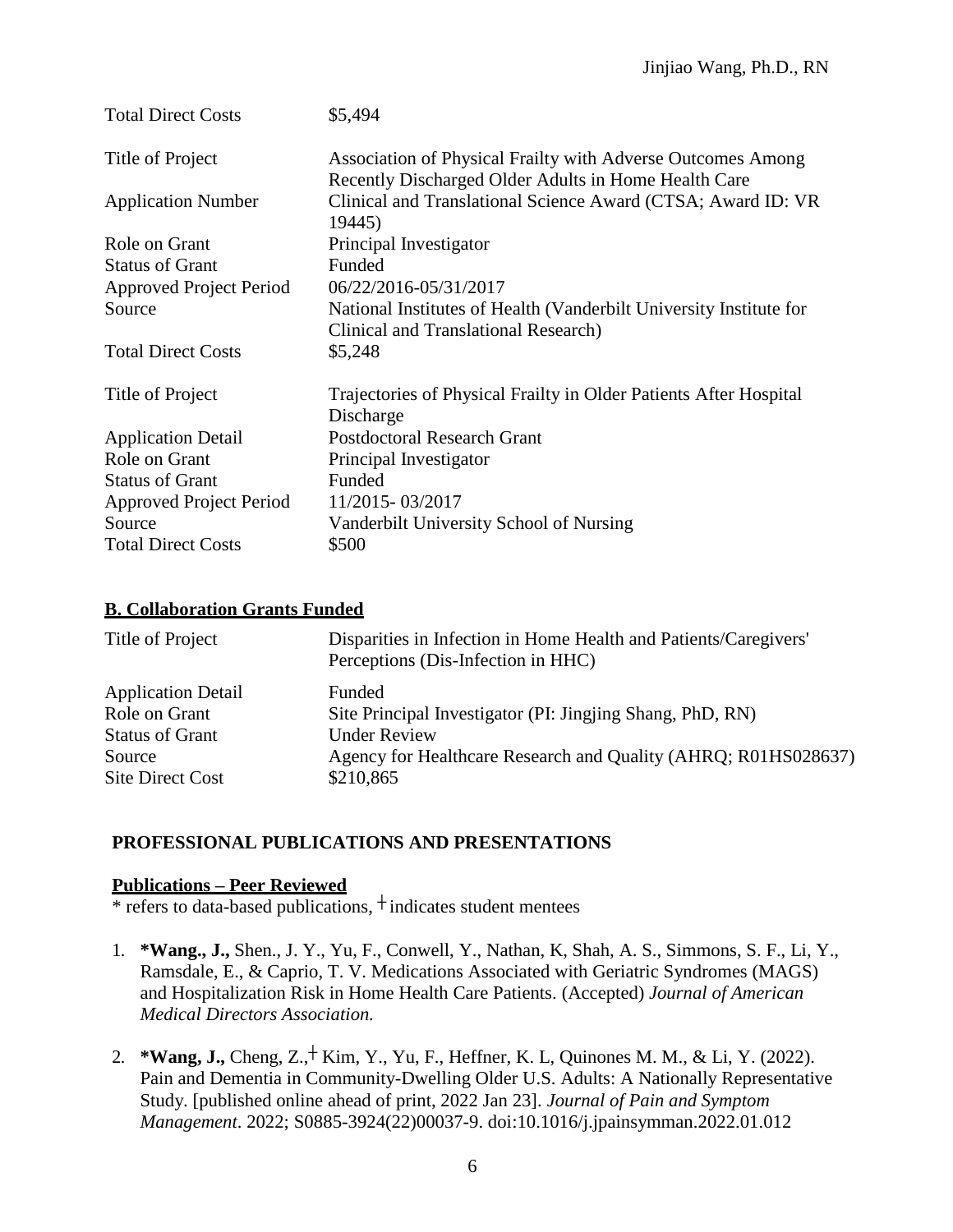- 3. \***Wang, J.**, Mao, Y.,┼ McGarry B., Temkin-Greener, H. (2022). Post-acute care transitions and outcomes among Medicare beneficiaries in assisted living communities. [published online ahead of print, 2022 Jan 25]. *Journal of the American Geriatrics Society.* 2022;10.1111/jgs.17669. doi:10.1111/jgs.17669
- 4. \***Wang, J**., Ying, M.,┼ & Li, Y. (2022). Home Health Agencies with More Socially Vulnerable Patients Have Poorer Experience of Care Ratings. *J Appl Gerontol.* 2022;41(3):661-670. doi:10.1177/07334648211053859
- *5.* \***Wang, J.,** Cato, K., Conwell, Y., Yu, F., Heffner, K., Caprio, T. V., Nathan, K., Monroe, T. B., Muench, U., & Li, Y. (2021). Pain treatment and functional improvement in home health care: Relationship with dementia. *Journal of American Geriatrics Society.* 2021;69(12):3545-3556. doi:10.1111/jgs.17420
- 6. \***Wang, J.**, Ying, M.,┼ Temkin-Greener, H., Caprio, T. V., Yu, F., Simning, A., Conwell, Y., & Li, Y. (2021). Care-partner support and hospitalization in assisted living during transitional home health care. *Journal of American Geriatrics Society, 69*(5), 1231–1239. https://doi.org/10.1111/jgs.17005*.*
- 7. \***Wang, J.**, Ying, M.,┼ Temkin-Greener, H., Shang., J., Caprio, T. V., & Li, Y. (2021). Utilization and functional outcomes among Medicare home health recipients across living situations. *Journal of American Geriatrics Society, 69*(3), 704–710. https://doi.org/10.1111/jgs.16949
- 8. \***Wang, J.**, Monroe, T. B., Simning, A., Conwell, Y., Caprio, T. V., Cai, X., Temkin-Greener, H., Muench, U., Yu, F., Ge, S., & Li, Y. (2021). Pain Management in Home Health Care: Relationship With Dementia and Facility Admissions. *Pain Management Nursing, 22*(1), 36–43. https://doi.org/10.1016/j.pmn.2020.06.007
- 9. \*Simning A, Orth J, Caprio TV, Li Y, **Wang J,** Temkin-Greener H. (2021). Receipt of timely primary care services following post-acute skilled nursing facility care. *Journal of American Medical Directors Association, 22*(3):701-705.e1. https://doi.org/10.1016/j.jamda.2020.09.016
- 10. \*Shang, J., **Wang, J.,** Adams V., & Ma, C. (2020). Risk factors for infection in home health care: Analysis of national Outcome and Assessment Information Set data. *Research in Nursing & Health, 43*(4), 373–386. https://doi.org/10.1002/nur.22053
- 11. \***Wang, J.**, Yu, F., Cai., X., Caprio, T.V., & Li, Y. (2020) Functional Outcome in Home Health: Do racial and ethnic minority patients with dementia fare worse? *PLOS ONE, 15*(5): e0233650. https://doi.org/10.1371/journal.pone.0233650
- 12. **\*Wang, J.**, Kong, D., Yu, F, Conwell, Y. & Dong, X. Q. (2021). Cognitive deficit, physical frailty, hospitalization and emergency department visits in later life. *Aging and Mental Health, 25*(3), 521-527. https://doi.org/10.1080/13607863.2019.1699015. PMID: 31805771.
- 13. \*Simning A., Orth J., **Wang J.**, Caprio T.V., Li Y., & Temkin-Greener H. (2020). Skilled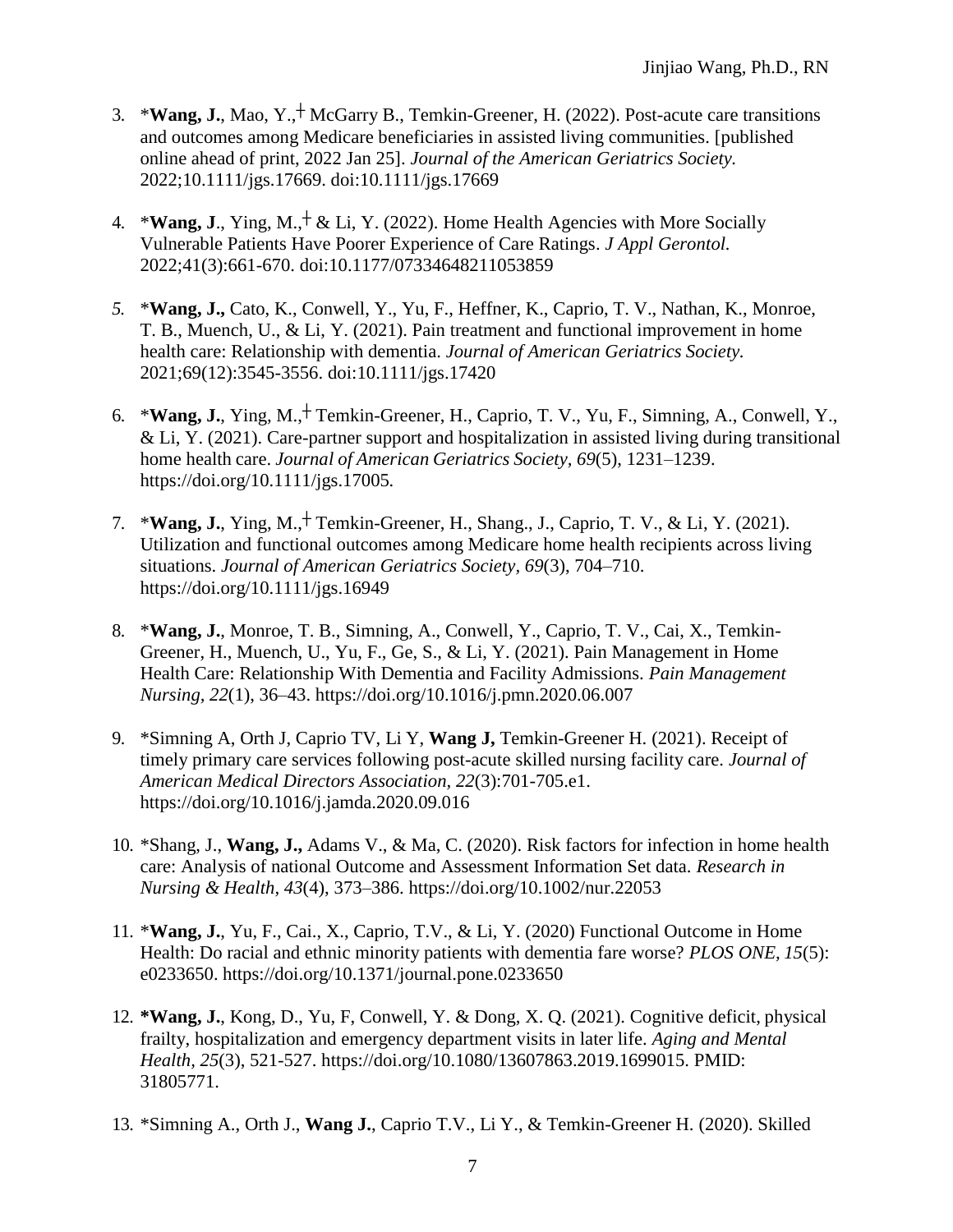nursing facility patients discharged to home health agency services spend more days at home. *Journal of American Geriatrics Society, 68*(7), 1573–1578. https://doi.org/10.1111/jgs.16457

- 14. \***Wang, J.,** Caprio, T.V., Temkin-Greener, H., Cai, X., Simning, A., & Li, Y. (2020). Relationship of Medicare-Medicaid dual eligibility and dementia with unplanned facility admissions among Medicare home health care recipients. *Journal of Aging and Health*, *32*(9), 1178–1187. https://doi.org/10.1177/0898264319899211
- 15. **\*Wang, J.,** Kong, D., Sun, B. C., Dong, X. (2020). Health services utilization among Chinese American older adults: Moderation of social support with functional limitations. (2018). *Journal of Applied Gerontology, 39*(5), 481–489. https://doi.org/10.1177/0733464818787716.
- 16. \***Wang, J.,** Caprio, T.V., Simning, A., Shang, J., Conwell, Y., Yu, F, & Li, Y. (2020). Association between Home Health Services and Facility Admission in Older Adults with and without Alzheimer's Disease and Related Dementias. *Journal of the American Medical Directors Association, 21*(5); 627-633.e9. https://doi.org/10.1016/j.jamda.2019.11.002.
- 17. **\*Wang, J**., Dietrich, M., Maxwell, C., Bell, S., Simmons, S., & Kripalani, S. (2019). Changes in vulnerability among older cardiovascular patients in the first 90 days after hospital discharge: Role of home health referral. *BMJ Open, 9*(1), e024766. https://doi.org/10.1136/bmjopen-2018-024766*.*
- 18. \***Wang, J**., Liebel, D. V., Yu, F., Caprio, T. V., & Shang, J. (2019). Inverse Dose-Response Relationship between Home Health Care Services and Rehospitalization in Older Adults. *Journal of the American Medical Directors Association, 20*(6), 736–742. https://doi.org/10.1016/j.jamda.2018.10.021.
- 19. **Wang, J.**, Maxwell, C. A., & Yu, F. (2019). Biological Processes and Biomarkers Related to Frailty in Older Adults: A State-of-the-Science Literature Review. *Biological Research for Nursing*, *21*(1), 80-106. doi: 1099800418798047.
- 20. \*Kong, D., Li M., Wong, Y.L.I., **Wang, J.**, & Sun, B. (2018). Correlates of Emergency Department Service Utilization among U.S. Chinese older adults. *Journal of Immigrant and Minority Health, 21*(5), 938–945. https://doi.org/10.1007/s10903-018-0828-0.
- 21. \*Ge, S., Wei, Z., Liu, T., **Wang, J.**, Li, H., Feng, J., & Li, C. (2018). Alcohol use and cognitive functioning among middle-aged and older adults in China: Findings of the China Health and Retirement Longitudinal Study baseline survey. *Alcoholism: Clinical and Experimental Research, 42*(10), 2054–2060. https://doi.org/10.1111/acer.13861.
- 22. \***Wang, J.**, Simmons, S., Maxwell, C. A., Schlundt, D. G., & Mion, L. (2018). Home health nurses' perspectives and care processes related to older persons' frailty and depression: A mixed method pilot study. *Journal of Community Health Nursing, 35*(3): 118-136. doi: 10.1080/07370016.2018.1475799.
- 23. \*Kong, D., Li, M., **Wang, J.**, Davitt, J. K., & Dong, X. (2019). The Relationship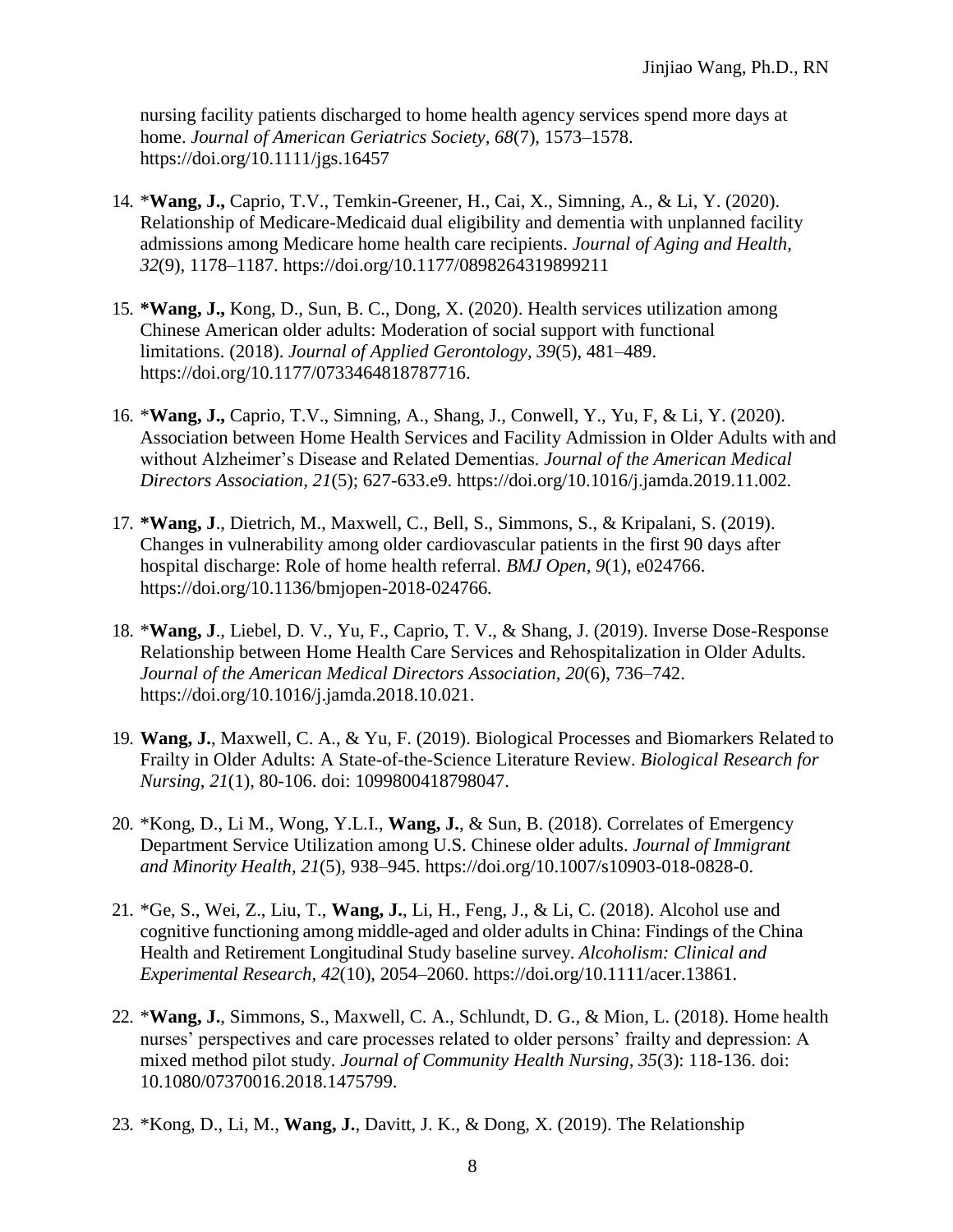Between Depressive Symptoms and Health Services Utilization in U.S. Chinese Older Adults. The Gerontologist, 59(3), 447–455. https://doi.org/10.1093/geront/gny010

- 24. **\***Cowan RL, Dietrich MS, Bruehl SP, Anderson AR, Atalla S, Deng J, **Wang J,** Gore JC, Monroe TB. (2017). Sex Differences in the Psychophysical Response to Contact Heat in Moderate Cognitive Impairment Alzheimer's Disease: A Cross-Sectional Brief Report. *Journal of Alzheimer's Disease*, *60*(4), 1633-1640. doi: 10.3233/JAD-170532.
- 25. **\*Wang, J.,** Dietrich, M. S., Simmons, S. F., Cowan, R. L., & Monroe, T. B. (2017). Pain interference and depressive symptoms in communicative people with Alzheimer's disease: a pilot study. *Aging & Mental Health, 22*(6), 808-812. doi: 10.1080/13607863.2017.1318258.
- 26. Maxwell, C. A., & **Wang, J.** (2017). Understanding frailty: A nurse's guide. *Nursing Clinics of North America*, *52*(3), 349-361. doi: 10.1016/j.cnur.2017.04.003.
- 27. **\*Wang, J.,** Shang, J., Jia, H., & Kearney, J. (2016). Critical association between mental health disorders and medical status: Depression intervention use indicates a two-fold risk for subsequent medical events in older American home health care patients. *Journal of Gerontological Nursing, 42*(10): 42-55. doi: 10.3928/00989134-20160701-03.
- *28.* **\*Wang, J.,** Kearney, J., Jia, H., & Shang, J. (2016). Mental health disorders in elderly people receiving home care: Prevalence and correlates in the national U.S. population, *Nursing Research, 65*(2), 107-116*.* doi: 10.1097/NNR.0000000000000147*.*
- 29. **Wang, J.,** Shang, J., Kearney, J. (2016). Mental health disorders in home care elders: An integrative review, *Geriatric Nursing*, *37*(1), 44-60*.* doi: 10.1016/j.gerinurse.2015.10.013.
- 30. **Wang, J.**, & Kearney, J. A. (2013) The experience of Chinese American parents of children with life-limiting illness: A comprehensive review, *International Journal of Palliative Nursing, 19*(7): 347-354. PMID: 24273812. doi: 10.12968/ijpn.2013.19.7.347

### **Newsletters/Invited Editorials/Columns/Other Publications**

31. **Wang, J**., Boehm, L., & Mion, L. C. (2017). Intrinsic capacity in older hospitalized adults: Implications for nursing practice. *Geriatric Nursing, 38*(4), 359-361. doi:10.1016/j.gerinurse.2017.06.008.

## **Manuscripts Under Development or Peer Review**

- **32. Wang, J.,** Shen, J. Y., Podsiadly, E. J., Conwell, Y., Caprio, T. V., Nathan, K., Yu, F., Ramsdale, E., Fick, D., Mixon, A. M., Simmons, S. F. How Age-Friendly Are Deprescribing Interventions? A scoping review of the 4M Principles in deprescribing trials.
- **33. Wang, J.,** Shen, J. Y., Podsiadly, E. J., Conwell, Y., Caprio, T. V., Nathan, K., Yu, F., Ramsdale, E., Fick, D., Mixon, A. M., Simmons, S. F. Implementation Considerations of Deprescribing Interventions - A scoping review.

PubMed Bibliography:

[https://www.ncbi.nlm.nih.gov/myncbi/browse/collection/54553874/?sort=date&direction=ascen](https://www.ncbi.nlm.nih.gov/myncbi/browse/collection/54553874/?sort=date&direction=ascending) [ding](https://www.ncbi.nlm.nih.gov/myncbi/browse/collection/54553874/?sort=date&direction=ascending)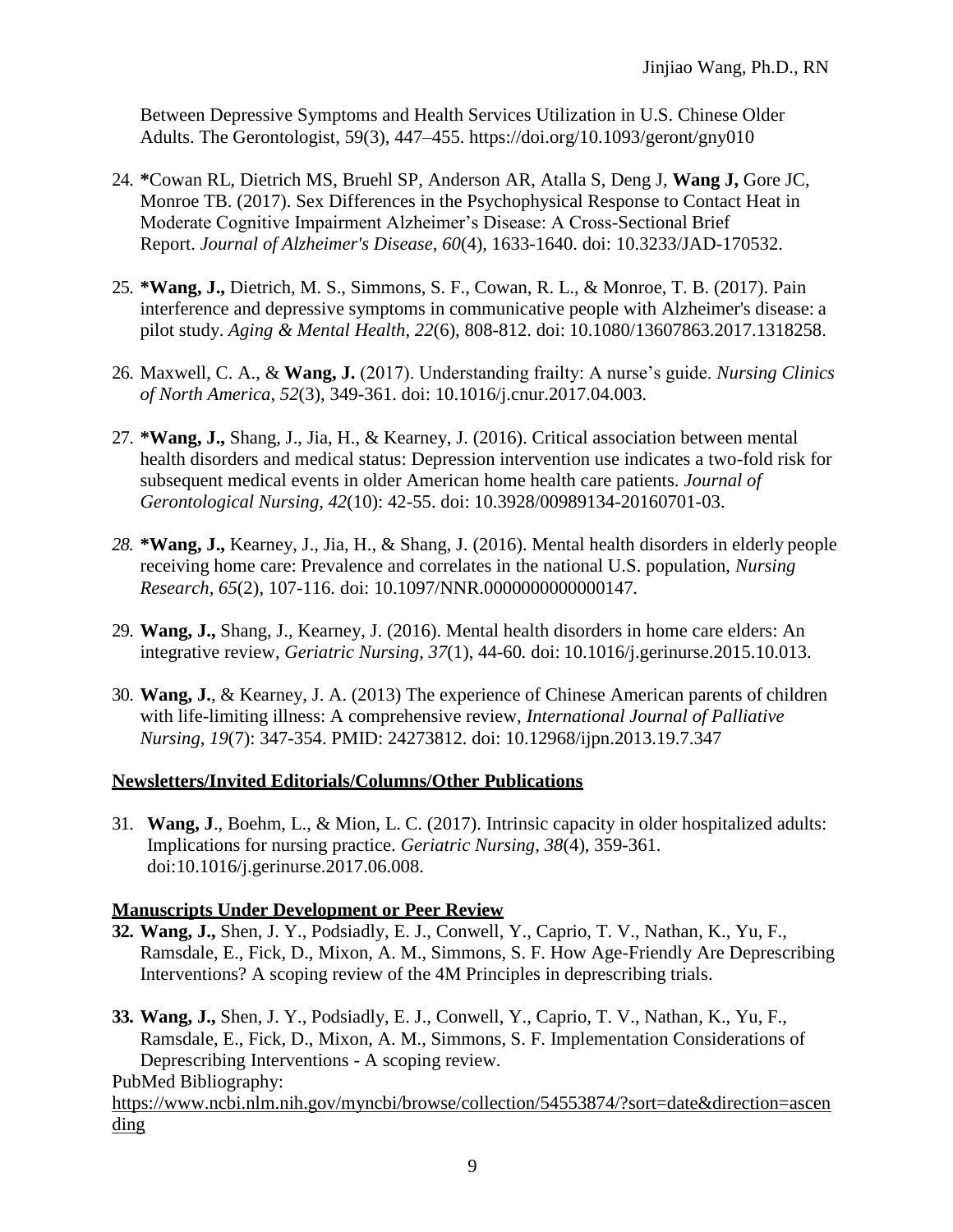#### **Peer-Reviewed Conference Presentations**

- 1. **Wang, J.,** Shen, J. Y., Yu, F., Conwell, Y., Caprio, T. V., Shah, A. S., Simmons, S. F., & Li, Y. (Submitted). Medications Associated with Geriatric Syndromes and Hospitalization Risk in Home Health Care Patients. *The Gerontological Society of America's 74 th Annual Scientific Meeting*, Indianapolis, IN.
- 2. **Wang, J.,** Shen, J. Y., Conwell, Y., Nathan, K., Yu, F., Ramsdale, E. E., Fick, D. M., & Simmons, S. F. (Submitted). Considerations of Age-Friendly 4M Principles in Deprescribing Interventions - A Scoping Review. *The Gerontological Society of America's 74th Annual Scientific Meeting*, Indianapolis, IN.
- 3. **Wang, J.,** Shen, J. Y., Podsiadly, E. J., Conwell, Y., Caprio, T. V., Nathan, K., Yu, F., Ramsdale, E. E., Fick, D. M., & Simmons, S. F. (Accepted, May, 2022). Considerations of Age-Friendly 4M Principles in Deprescribing Interventions - A Scoping Review. *2022 Annual Network Meeting of the U.S. Deprescribing Research Network,* Orlando, FL.
- 4. **Wang, J.,** Shen, J. Y., Conwell, Y., Nathan, K., Moskow, M. S., Brasch, J. D., Yu, F., & Caprio, T. V. (Accepted, May, 2022). Considerations for Deprescribing in Older Patients After Hospital Discharge: Roles of Home Health Care. *2022 Annual Network Meeting of the U.S. Deprescribing Research Network,* Orlando, FL.
- 5. **Wang, J.,** Ying, M., & Li, Y. (November, 2021). Relationships of pain treatment with dementia and functional outcome in Medicare home health care. Oral Paper Presentation. *The Gerontological Society of America's 73 rd Annual Scientific Meeting*, Phoenix, AZ.
- 6. **Wang, J.**, Cato, K., Conwell, C., Heffner, K., Yu, F., Caprio, T. V., & Li, Y. (November, 2021). Home health agencies with more socially vulnerable patients have lower experience of care ratings. Oral Paper Presentation. *The Gerontological Society of America's 73rd Annual Scientific Meeting*, Phoenix, AZ.
- 7. **Wang, J.,** Monroe, T. B., Simning, A., Cai, X., Temkin-Greener, H., Yu, F., Caprio, T. V., & Li, Y. (November, 2020). Pain and Cognitive Impairment in Home Health Care Patients. Oral Paper Presentation in "Workshop F: State of the Science of Local Palliative Care Research". *The 8 th Annual Palliative Care Collaborative Conference of Rochester*, Online.
- 8. **Wang, J.,** Ying, M., Cai, X., Caprio, T. V., Temkin-Greener, H., & Li, Y. (November, 2020). Association Between Living Arrangement and Acute Care Use in Older Medicare Home Health Patients. Oral Paper Presentation. *The Gerontological Society of America's 72 nd Annual Scientific Meeting*, Online.
- 9. **Wang, J.,** Monroe, T. B., Simning, A., Cai, X., Temkin-Greener, H., Yu, F., Caprio, T. V., & Li, Y. (November, 2020). Relationships of Severe Pain and Cognitive Impairment With Acute Care Use in Home Health Patients. Oral Paper Presentation. *The Gerontological Society of America's 72nd Annual Scientific Meeting*, Online.
- 10. **Wang, J.,** Kong, D, & Dong X.Q. (November, 2019). Prediction of baseline physical function with longitudinal changes in cognitive function -- cognitive function symposium.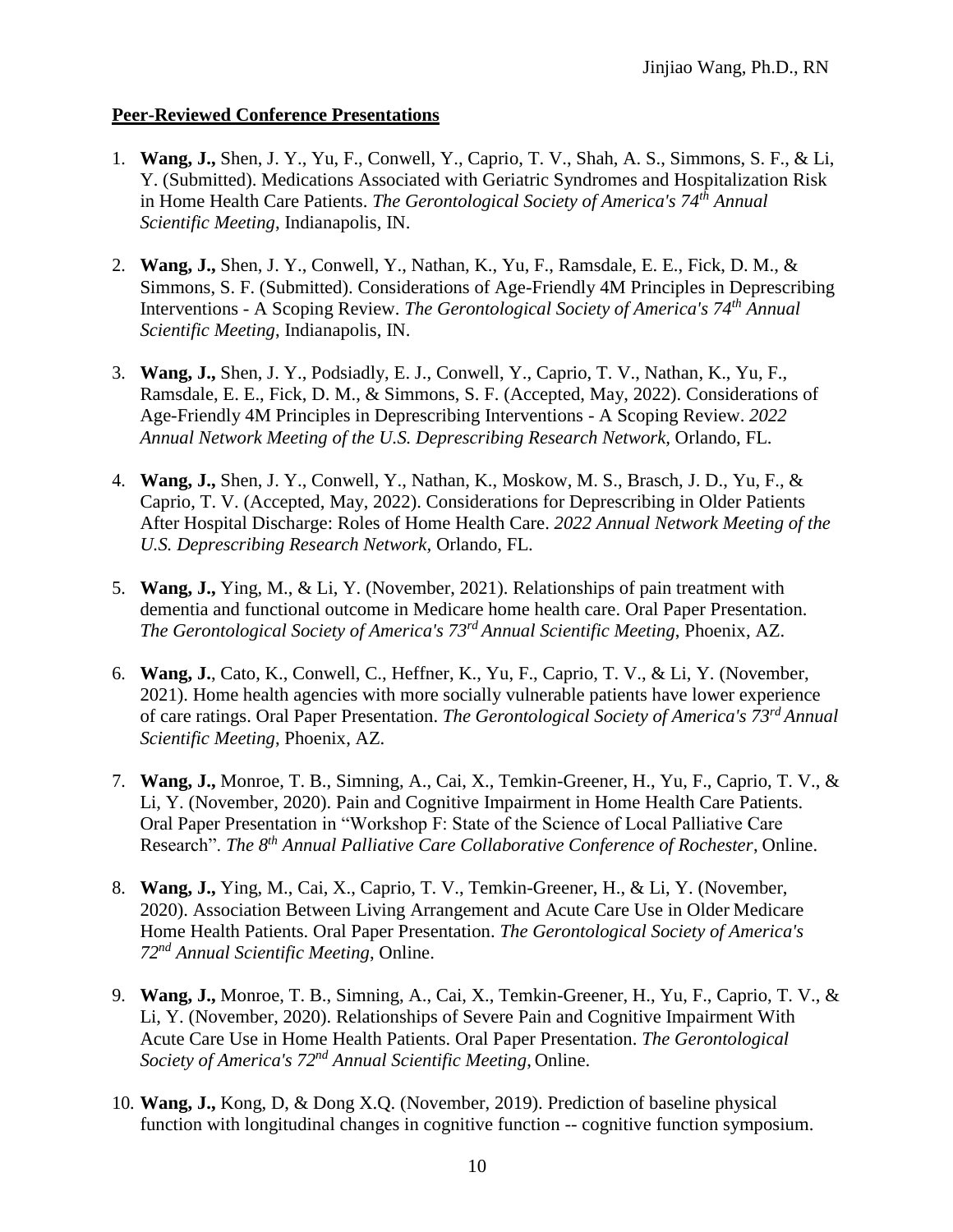Oral Symposium Presentation, Dong, X.Q. (Chair), Cognitive Aging in Older Minority Populations: Longitudinal Evidence from U.S. Chinese Older Adults. *The Gerontological Society of America's 71st Annual Scientific Meeting*, Austin, TX.

- 11. **Wang, J.,** Caprio, T. V., Simning, A., Shang, J., Conwell, Y., Yu, F., & Li, Y. (November 2019). Association between Home Health Service Use and Facility Admission in Older Adults with and without Dementia. Poster Presentation. *The Gerontological Society of America's 71st Annual Scientific Meeting*, Austin, TX.
- 12. **Wang, J.,** Caprio, T. V., Temkin-Greener, H., Cai, X., Shang, J., & Li, Y. (November 2019). Relationship of dementia and Medicaid eligibility with facility admissions in Medicare home health patients. Poster Presentation. *The Gerontological Society of America's 71st Annual Scientific Meeting*, Austin, TX.
- 13. **Wang, J.,** Kennerly, S. M., Horn, S. D., Sharkey, P. D., Zheng, T., Forbes, T., Sabol, V. K., & Yap, T., L. (July, 2019). Exploring Movement Patterns and Repositioning Among Nursing Home Residents With Dementia. Oral Paper Presentation. *Sigma's 30th International Nursing Research Congress,* Calgary, Alberta, CA.
- 14. **Wang, J**., Dietrich, M., Maxwell, C., Bell, S., Simmons, S., & Kripalani, S. (November, 2018). Change in Vulnerability Among Older Cardiac Adults After Hospital Discharge: Role of Post-Acute Home Health. Oral Paper Presentation, *The Gerontological Society of America's 70th Annual Scientific Meeting*, Boston, MA.
- 15. **Wang, J.,** Caprio, T. V., Seplaki, C. L., Crean, H. F., & Heffner, K. L. (November, 2018). Preventing Rehospitalization in Older Patients: The Role of Specific Post-acute Home Health Services. Poster Presentation, *The Gerontological Society of America's 70th Annual Scientific Meeting*, Boston, MA.
- 16. **Wang, J.,** Kong, D., Sun, B. C., Dong, X. (November, 2018). Health Services Utilization Among Chinese American Older Adults: The Role of Social Support. Oral Paper Presentation, *The Gerontological Society of America's 70th Annual Scientific Meeting*, Boston, MA.
- 17. **Wang, J.,** Caprio, T. V., Seplaki, C. L., Crean, H. F., & Heffner, K. L. (2018, September). Preventing rehospitalization in older patients: The role of specific post-acute home health services. Oral Paper Presentation, *2018 State of the Science Congress on Nursing Research - Precision Health,* Washington, DC, USA.
- 18. **Wang, J.,** Maxwell, C. A., & Yu, F. (2018, September). Biological Processes and Biomarkers Related to Frailty in Older Adults: A State-of-Art Literature Review. Oral Paper Presentation, *2018 State of the Science Congress on Nursing Research - Precision Health,* Washington, DC, USA.
- 19. **Wang, J.,** Dietrich, M. D., Simmons, S. F., Cowan, R. L., & Monroe, T. (2017, July). Associations of pain interference with cognition and depression in Alzheimer's Disease. Oral Paper Presentation, *21st International Association of Gerontology and Geriatrics World Congress of Gerontology and Geriatrics*, San Francisco, California, USA.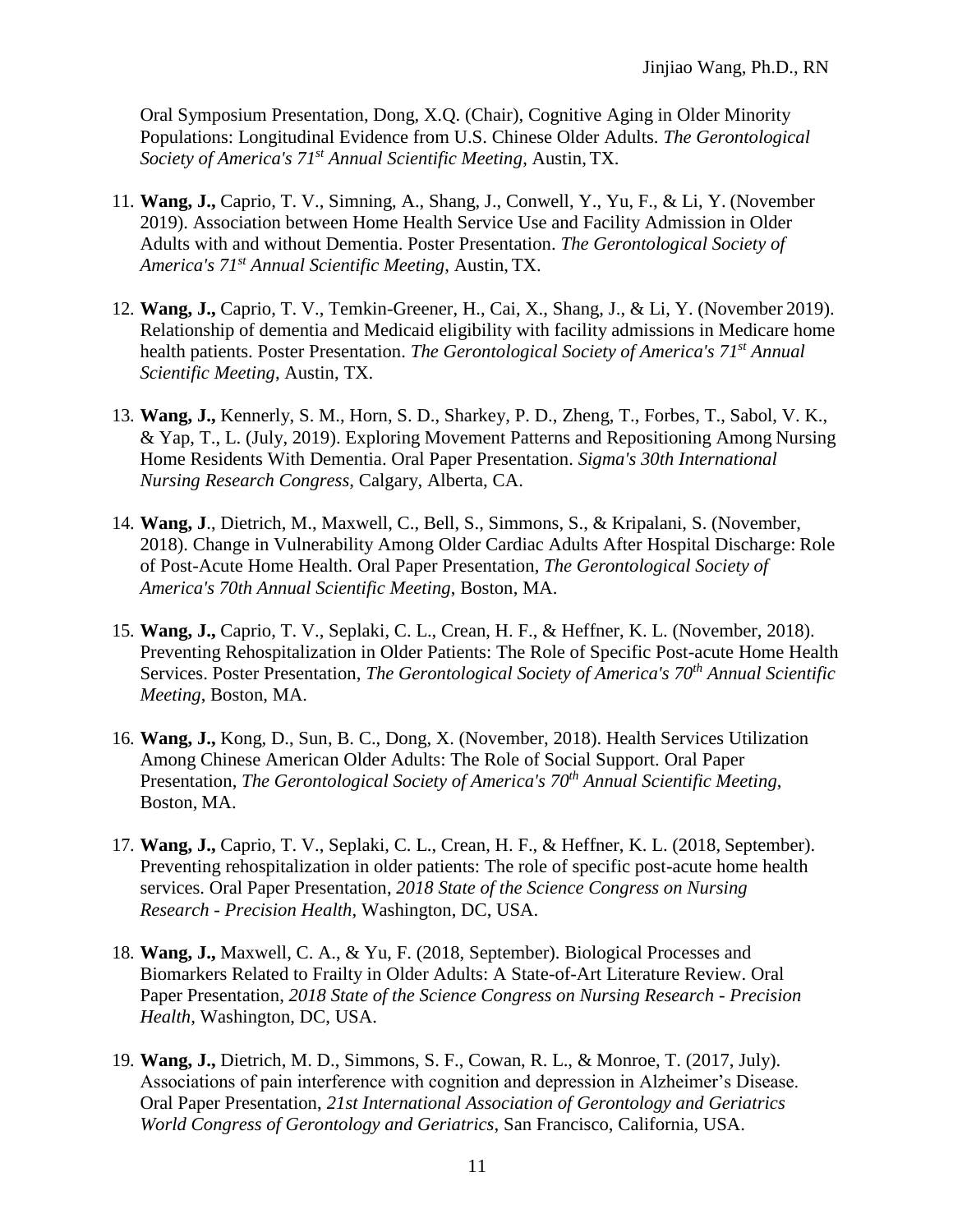- 20. **Wang, J.,** Kearney, J., Shang, J., Jia, H., & Mion, L. (2016, September). The impact of depression on healthcare utilization in home care recipients with and without cancer. Oral Paper Presentation, *International Conference on Cancer Nursing 2016*, Hong Kong, China.
- 21. **Wang, J.,** Shang, J., Jia, H., Mion, L., Conwell, Y., & Kearney, J. (2016, November). The impact of depression on hospitalizations and emergency department visits in home healthcare. Oral Symposium Presentation, in A. Brody (Chair), *Providing Care in the Community: Outcomes and Perspectives in Home Healthcare of Older Adults*"*,*  Symposium at *The 2016 Scientific Meeting of the Gerontological Society of America*, New Orleans, LA, USA.
- 22. **Wang, J.,** Shang, J., Jia, H., Mion, L., & Kearney, J. (2016, June). The impact of depression on subsequent health care utilization in home health care recipients. Poster Presentation, *AcademyHealth 2016 Annual Research Meeting*, Boston, MA, USA.
- 23. **Wang, J.**, Shang, J., & Kearney, J. (2015, April). Mental Health Disorders in the Home Care Elders: An Integrative Review. Poster Presentation, *Eastern Nursing Research Society 2015 conference,* Washington, DC, USA.
- 24. **Wang, J.**, Shang, J., Jia, H., Kearney, J. (2015, April). The Prevalence of Mental Health Disorders and Risk Factors in the U.S. Home Care Elders. Poster Presentation, *Eastern Nursing Research Society 2015 conference,* Washington, DC, USA.
- 25. Shang, J., Ma, C., **Wang, J.,** Poghosyan, L. (2014, April). Hospitalization and risk factors among Home Health Care Patients. Oral Paper Presentation, *Eastern Nursing Research Society 2014 conference,* Philadelphia, PA, USA.
- 26. Shang, J., Ma, C., **Wang, J.,** Poghosyan, L. (2014, June). Hospitalization among Home Health Care Patients. Oral Paper Presentation, *Academy Health's 2014 Annual Research Meeting*, San Diego, CA, USA.
- 27. **Wang, J.** & Kearney, J. (2013, October). The experience of Chinese American parents of children with life-limiting illness: A comprehensive review. Oral Paper Presentation, *Chinese American Medical Society 50th Annual Scientific Meeting*, New York, NY, USA.
- 28. Yamnia, C., Henderson, J., Ramos, R., & **Wang, J.** Public Health Literacy: A Principlebased Concept Analysis. (2013, April). Poster Presentation, *Eastern Nursing Research Society 2013 conference*, Philadelphia, PA, USA

### **TEACHING EXPERIENCE**

#### **Didactic Courses and Lectures**

**Columbia University,** New York, US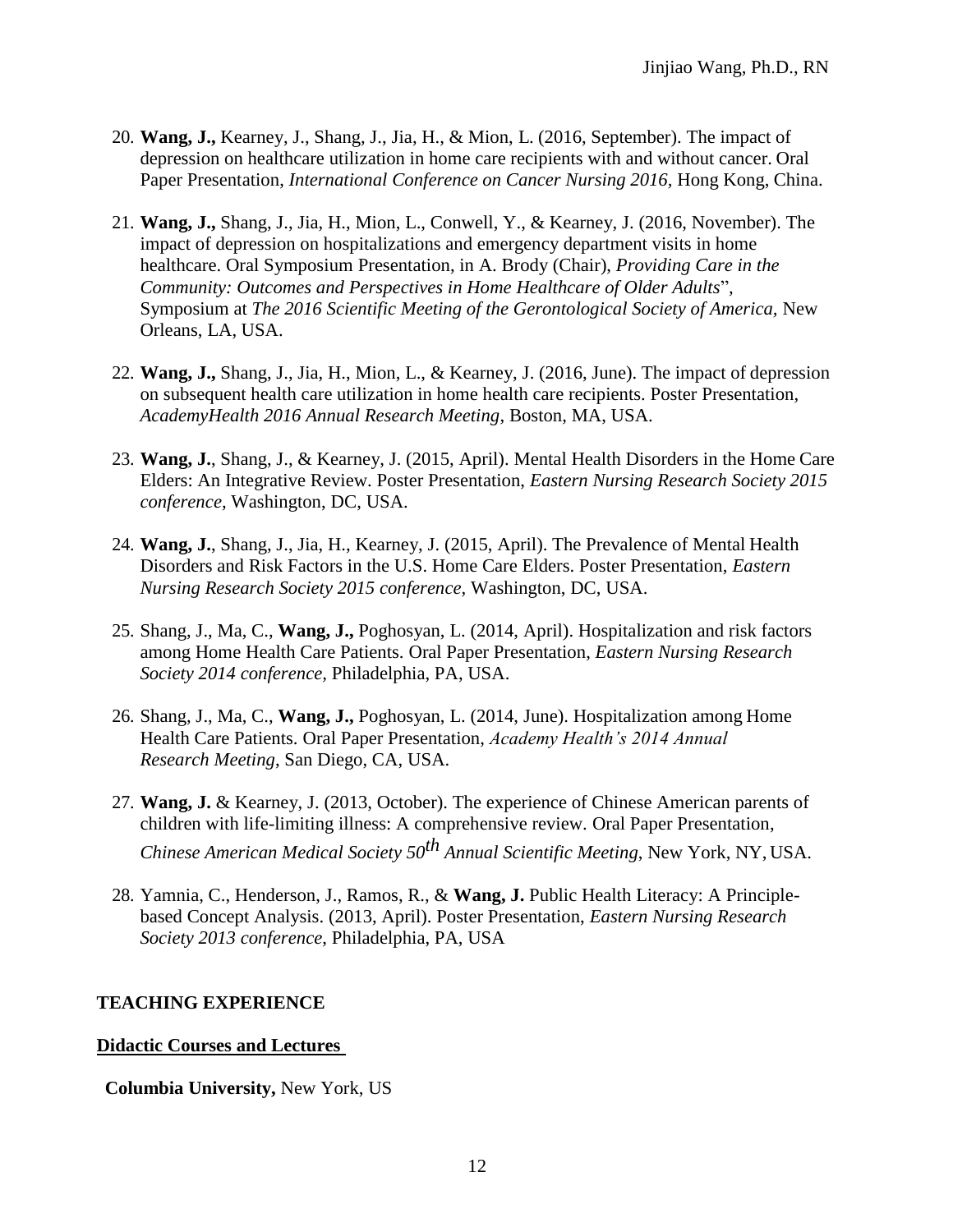| $07/2021$ : | Guest Lecturer at PhD course: Advanced Methods in Health          |
|-------------|-------------------------------------------------------------------|
| $07/2020$ ; | Services Research and Policy Analysis (N9353; Primary teaching    |
| 06/2019     | faculty: Drs. Jingjing Shang and Allison Norful).                 |
|             | Lectured on pragmatic trial designs including models of pragmatic |
|             | dissemination and implementation science and effectiveness-       |
|             | implementation hybrid designs.                                    |

# **University of Rochester,** Rochester, US

| Fall 2021;<br>Fall 2020;<br><b>Fall 2019</b> | Primary teaching faculty at PhD course: NUR 510 Applied<br>Statistics I.<br>This course provides an introduction to descriptive and<br>inferential statistics and the use of the SPSS data management<br>and analysis package. Topics include creating and managing a<br>research data file, generating descriptive statistics and<br>performing and interpreting several data analytic strategies,<br>including analysis of variance, correlation and regression and<br>non-parametric statistics. (Total number of students taught = $12$ ) |
|----------------------------------------------|-----------------------------------------------------------------------------------------------------------------------------------------------------------------------------------------------------------------------------------------------------------------------------------------------------------------------------------------------------------------------------------------------------------------------------------------------------------------------------------------------------------------------------------------------|
| Spring 2020                                  | Co-teaching faculty at graduate course: NUR 401 The Writing<br>Workshop.<br>This course provides graduate nursing students with the essential<br>tools for scholarly writing, including rules of grammar, punctuation,<br>format, and composition, analysis and review of styles of<br>composition, with a focus on presentation of ideas, clarity, and<br>progression of thought.                                                                                                                                                            |
| Fall 2019;<br><b>Fall 2018</b>               | Guest lecturer at PhD course: Role of the Clinical Researcher (NUR560;<br>Primary faculty: Dr. Karen F. Stein).<br>Lectured on the clinical origins of my research, the theoretical<br>orientation guiding my research, and an overview of my research<br>program focused on improving health and service use outcomes among<br>older adults with geriatric syndromes (i.e., frailty, depression, cognitive<br>impairment) and comorbid chronic conditions.                                                                                   |
| Fall 2018;<br><b>Fall 2019</b>               | Co-teaching faculty at graduate and PhD course:<br>Interdisciplinary Graduate Level Course: "Research Ethics"<br>Responsible for 1) organizing case studies based on respective<br>principles in research ethics, and 2) facilitating discussions with 10-<br>15 graduate students across disciplines, including medical residents,<br>graduate students in other health-related professional schools, such as<br>nursing, dentistry, and biomedical engineering.                                                                             |

**Vanderbilt University,** Nashville, US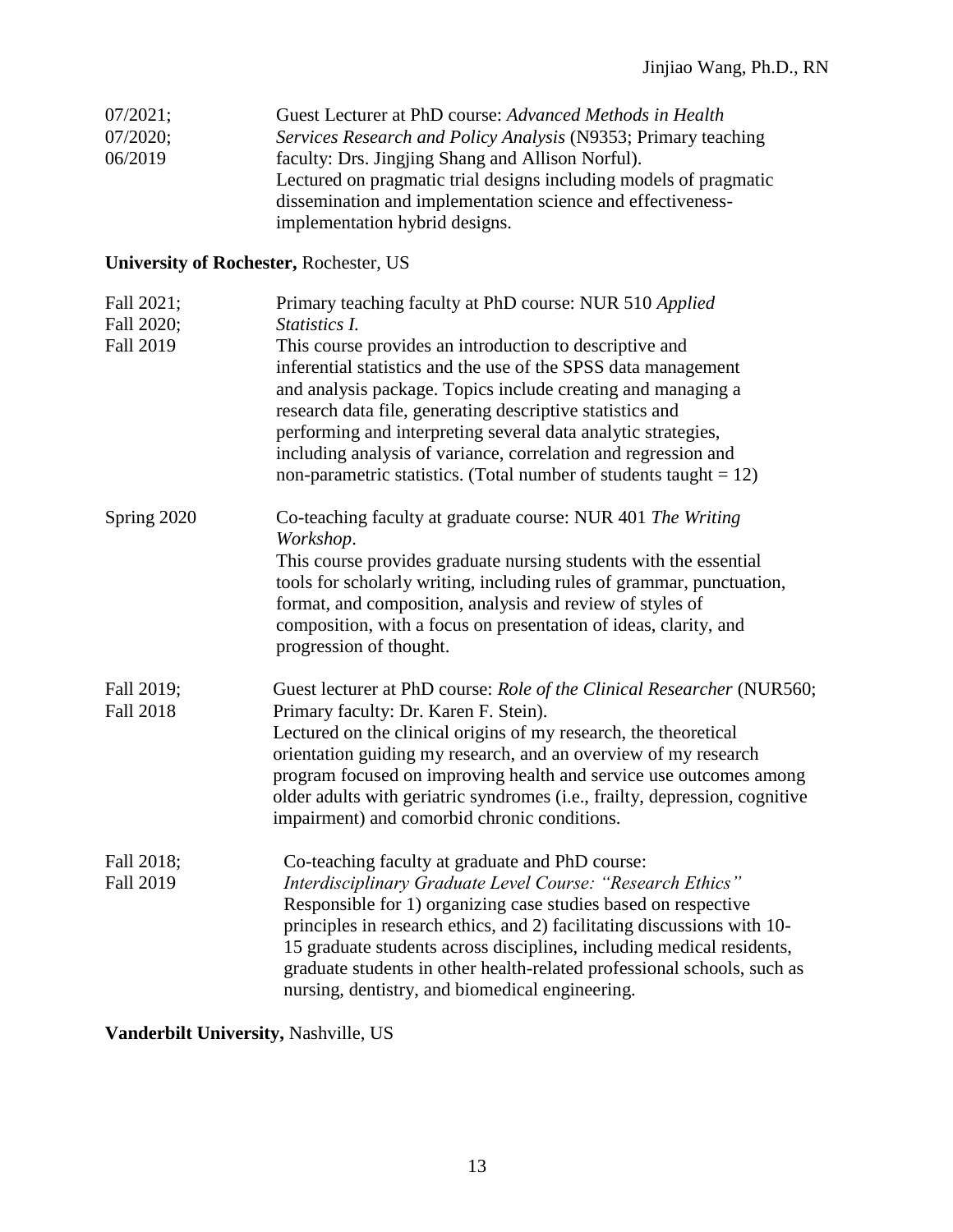01/2017-06/2017 Guest lecturer (faculty: Dr. Todd Monroe): *PhD level course: "Knowledge Synthesis"* 1) Lectured on the conduct of systematic review and use of conceptual framework in research design to PhD students, 2) Held online in-class discussion on students' research projects, provided feedback on research design and data analysis, 3) Graded assignments and term papers.

### **Columbia University,** New York, US

| 09/2013-05/2015 | Teaching Assistant: Two graduate-level clinical courses:<br>"Management in Advanced Practice", "Pediatric Primary<br>Care".<br>1) Assisted with grading of 200+ final papers; 2) Reviewed resumes<br>of $200+$ graduate students, 3) Evaluated $50+$ mock job interviews.                                       |
|-----------------|-----------------------------------------------------------------------------------------------------------------------------------------------------------------------------------------------------------------------------------------------------------------------------------------------------------------|
| 05/2014-08/2014 | Teaching Assistant: Undergraduate-level clinical course: "Issues"<br>of Nursing Practice"<br>1) Held weekly office hours, managed online discussion forum,<br>and answered inquiry emails, 2) Organized in-class group<br>discussion for $20+$ students.                                                        |
| 01/2012-08/2013 | Teaching Assistant: Graduate-level research course: "Evaluation"<br>and Application of Research"<br>1) Lectured for 220 students literature search and systematic reviews,<br>2) Tutored 50 students on statistics, and 3) Consulted 50 students on<br>writing of evidence-based review of clinical guidelines. |

### **Sun Yat-sen University**, Guangzhou, China

| 09/2008-12/2008 | Teaching Assistant: Undergraduate-level educational course,           |
|-----------------|-----------------------------------------------------------------------|
|                 | "Nursing Theories and Education".                                     |
|                 | 1) Lectured on selected nursing theories, 2) Assisted with grading of |
|                 | $120+$ final papers                                                   |

### **Mentoring Students and Trainees**

| $2022$ - Present | PhD Advisor of PhD student, Nasim Hurd, University of Rochester  |
|------------------|------------------------------------------------------------------|
|                  | <b>School of Nursing</b>                                         |
| $2021 - 2022$    | Dissertation Defense Chair of PhD student, Meiling Ying, at the  |
|                  | Department of Public Sciences (Dissertation Committee Chair: Dr. |
|                  | Yue Li)                                                          |
| $2021$ - Present | Dissertation Committee Member of PhD student, Yunjiao Mao, at    |
|                  | the Department of Public Sciences (Dissertation Committee Chair: |
|                  | Dr. Yue Li                                                       |
|                  |                                                                  |

### **CLINICAL EXPERIENCE**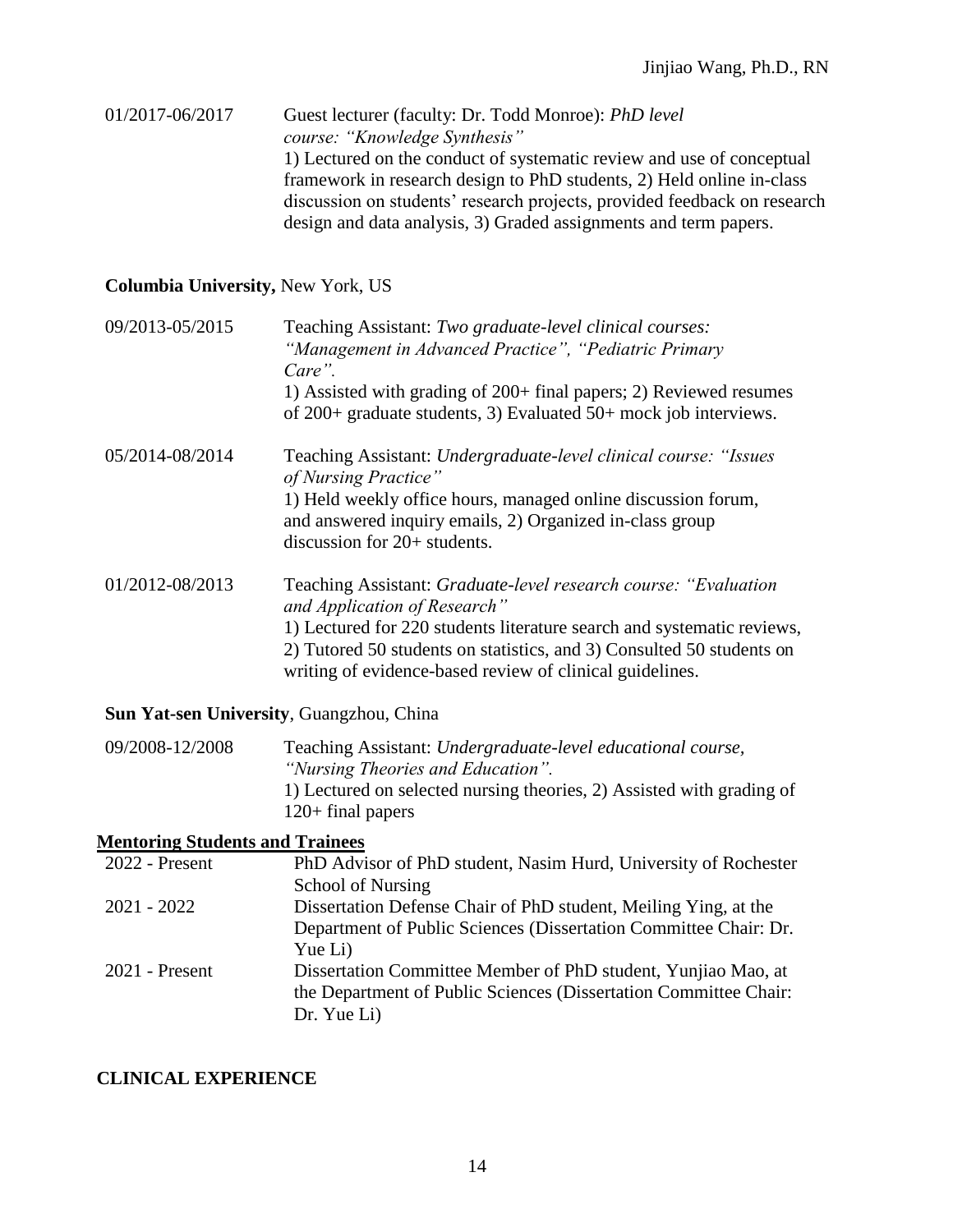| 09/2011-05/2015 | Columbia Medical Student Outreach, New York, US<br><b>Community Clinic Nurse</b><br>1) Educated patients on safe administration of medications, correct use<br>of blood glucose monitors, inhalers, and peak flow meters; 2) Obtained<br>vital signs and assisting physicians with tests, 3) Triaged walk-ins and<br>provided urgent care.                                                                                                                                    |
|-----------------|-------------------------------------------------------------------------------------------------------------------------------------------------------------------------------------------------------------------------------------------------------------------------------------------------------------------------------------------------------------------------------------------------------------------------------------------------------------------------------|
| 09/2013-05/2014 | Eagle Homecare Agency & New York Golden Eagle Senior<br><b>Corporation, New York, US</b><br>Home Health Care Nurse, Bilingual Health Educator<br>1) Trained 200+ home care attendants on patient safety (infection<br>control and fall prevention; 2) Educated non-English speaking Chinese<br>American elderly patients on culturally appropriate healthy diet and<br>safe physical exercises, 3) Built a database to optimize administration<br>of patient file processing. |
| 06/2009-05/2010 | The Third affiliated Hospital of Sun Yat-sen University,<br>Guangzhou, China<br><b>Staff Nurse</b><br>1) Provided bed-side nursing care for patients from the OBGYN,<br>Mental health, ER, OR, ICU, Pediatrics, Cardiovascular, Neurosurgical,<br>and Rehabilitation Departments; 2) Hosted five inpatient health<br>education sessions; 3) Managed the shifts of 30 clinical nurses during a<br>leadership practicum.                                                        |
| 06/2009-07/2009 | YuanCun Community Health Center, Guangzhou, China<br><b>Community Health Educator</b><br>1) Provided home visits and education for homebound elders, new<br>mothers, and patients with pressure ulcers; and 2) Held community<br>health fairs.                                                                                                                                                                                                                                |

## **PROFESSIONAL SERVICES**

## **National Editorial and Reviewing Activities**

| <b>Grant Reviewer</b>      | National Institutes of Health, Early Career Reviewer (ECR)   |
|----------------------------|--------------------------------------------------------------|
|                            | at the Center for Scientific Review (Study Section: Clinical |
|                            | Management of Patients in Community-based settings;          |
|                            | Dates: Jun 8-9, 2020)                                        |
| <b>Editorial Board</b>     | Journal of Medical Internet Research – Aging (JMIR Aging)    |
|                            | Research in Gerontological Nursing                           |
|                            | Frontiers in Pain Research (Review editor: Geriatric Pain)   |
| <b>Manuscript Reviewer</b> | Journal of Advanced Nursing                                  |
|                            | <b>Nursing Research</b>                                      |
|                            | Journal of Gerontology: Medical Sciences                     |
|                            | Research in Nursing & Health                                 |
|                            | Journal of Alzheimer's Disease                               |
|                            | <b>Biological Research for Nursing</b>                       |
|                            | Journal of the American Geriatrics Society                   |
|                            | Journal of Medical Internet Research -Aging                  |
|                            |                                                              |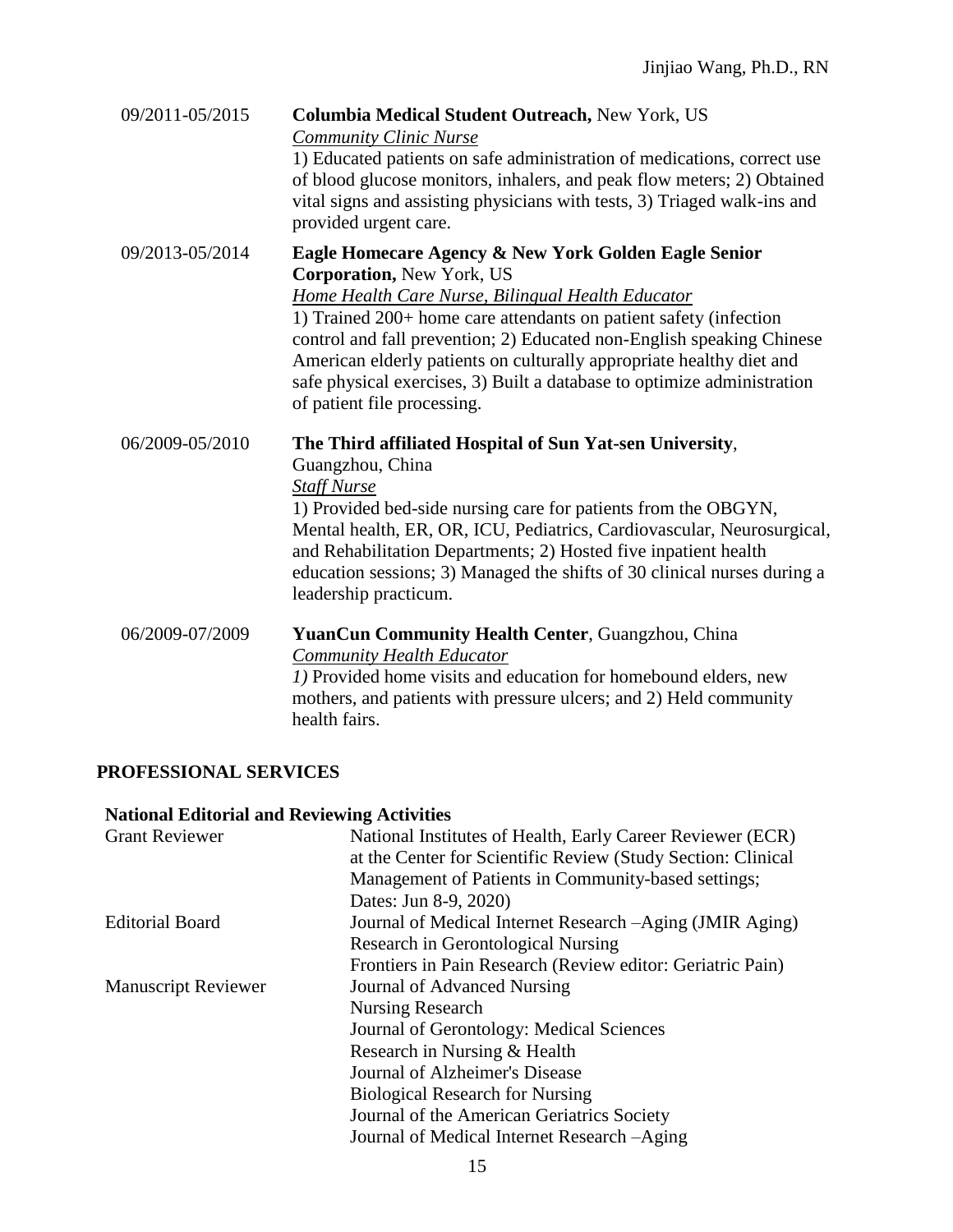|          | (JMIR Aging) International Journal of                            |
|----------|------------------------------------------------------------------|
|          | <b>Nursing Studies</b>                                           |
|          | Journal of Applied Gerontology                                   |
|          | Aging and Mental Health                                          |
|          | Journal of Aging and Health                                      |
|          | Journal of Gerontological Nursing                                |
| Abstract | Gerontological Society of America (2016, 2017, 2018, 2019, 2020) |
| Reviewer | <b>Annual Conferences</b> )                                      |
|          | State of the Science-Council for the Advancement of Nursing      |
|          | Science (2016 Conference)                                        |

### **University and Community Committee Services**

| 2021-2023     | Curriculum Committee, University of Rochester School of Nursing      |
|---------------|----------------------------------------------------------------------|
| $2020 - 2022$ | Faculty Search Committee, University of Rochester School of Nursing  |
| 2020          | Qualifying Exam Committee Lead of PhD student, Lindsay Batek, at the |
|               | School of Nursing (Committee: Jinjiao Wang, Ying Meng, Karen Stein)  |
| 2020          | Dissertation Committee Member of PhD student, Yunjiao Mao, at the    |
|               | Department of Public Sciences (Dissertation Committee Chair: Yue Li) |
| 2019          | Dissertation Defense Chair of PhD student, Xi Cen, at the Department |
|               | of Public Sciences (Dissertation Committee Chair: Dr. Yue Li)        |
| $2019 - 2021$ | Faculty Governance Senate, Subcommittee for PhD Program, University  |
|               | of Rochester                                                         |
| $2018 - 2020$ | Research Council Committee, University of Rochester School of        |
|               | <b>Nursing</b>                                                       |
| $2018 - 2020$ | Chair, ENRS (Eastern Nursing Research Society) Health Services       |
|               | <b>Research Interest Group Mentoring Program</b>                     |

## **Other Professional Activities**

| 2013-2014 | Chinese American Coalition for Compassionate Care, Sacramento, CA Charter |
|-----------|---------------------------------------------------------------------------|
|           | Member and Leading Editor, End-of-Life Nursing Education Consortium       |
|           | (ENLEC) Chinese Translation Project                                       |
| 2012-2013 | Columbia University Graduate Student Advisory Council, New York, NY       |
|           | Representative of Nursing School & Student Health Affairs Committee       |
| 2008-2010 | Youth Volunteer Association, Guangzhou China                              |
|           | Co-Director & Events Supervisor                                           |
| 2010-2010 | Sun Yat-sen University, School of Nursing, Guangzhou, China Organizer &   |
|           | Hostess, Seminar Series "Let's talk about Death"                          |
|           |                                                                           |

## **PROFESSIONAL ORGANIZATIONS MEMBERSHIPS**

| $2012$ - Present | <b>Eastern Nursing Research Society</b>                              |
|------------------|----------------------------------------------------------------------|
| $2012$ - Present | Sigma Theta Tau International Honor Society                          |
| $2013 - 2014$    | <b>Oncology Nursing Society</b>                                      |
| $2013 - 2014$    | <b>Chinese American Medical Society</b>                              |
| $2013 - 2014$    | <b>Chinese American Nurses Association</b>                           |
| $2013 - 2014$    | <b>Chinese American Coalition for Compassionate Care</b>             |
| $2014 - 2017$    | <b>Toastmasters International (Club President)</b>                   |
| $2018$ - Present | Toastmasters International (Club Vice President in Public Relations) |